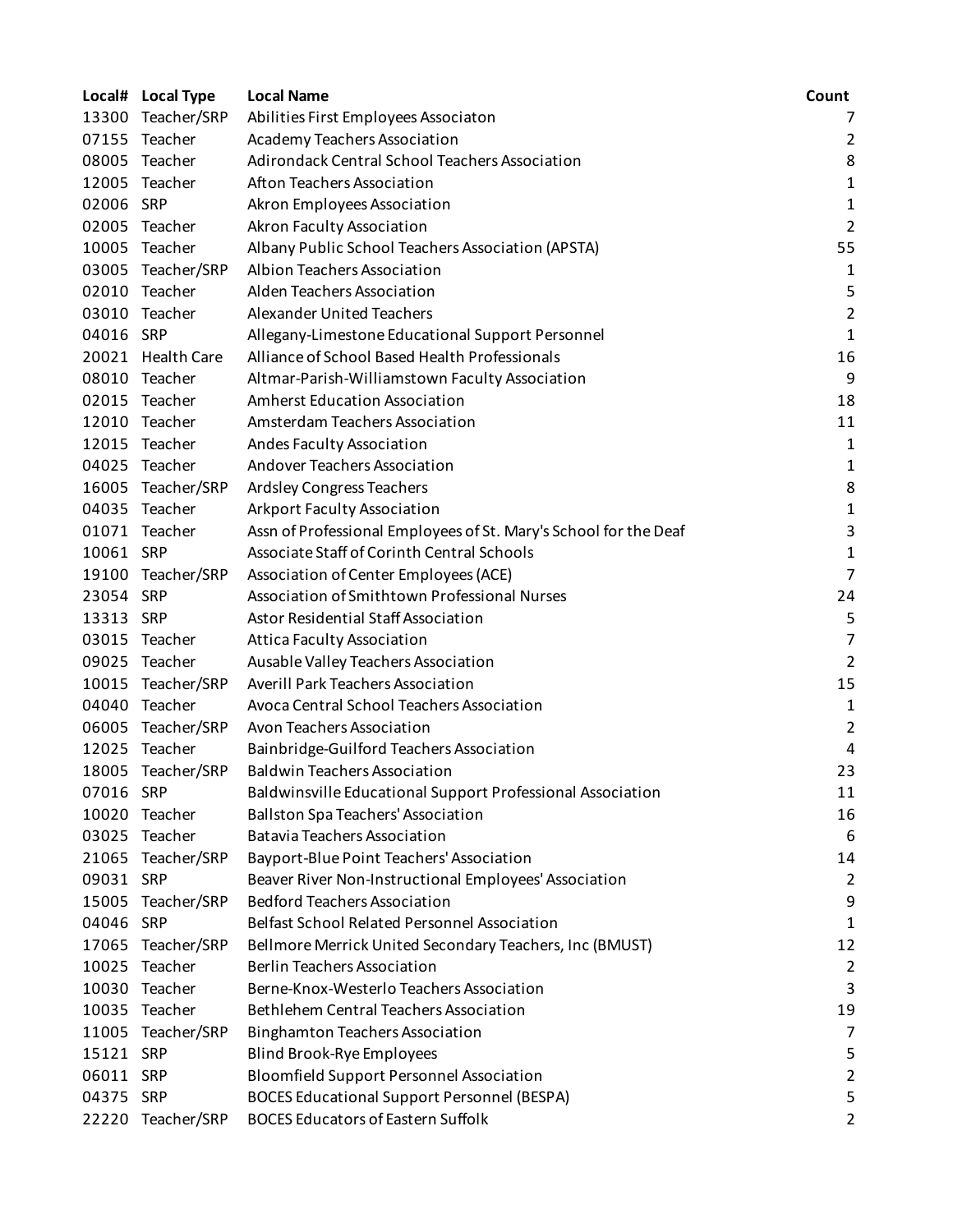| 05050     | Teacher            | <b>BOCES II Teachers Association (Monroe)</b>                     | 15             |
|-----------|--------------------|-------------------------------------------------------------------|----------------|
| 08015     | Teacher            | <b>BOCES Madison-Oneida Counties Teachers Association</b>         | 4              |
| 06220     | Teacher/SRP        | <b>BOCES United Professionals</b>                                 | 100            |
| 06223 SRP |                    | <b>BOCES United Support Staff</b>                                 | 1              |
| 09045     | Teacher            | <b>Bolton Teachers Association</b>                                | 1              |
| 09121 SRP |                    | Boquet Valley Support Staff Association                           | 3              |
| 04070     | Teacher/SRP        | <b>Bradford Teachers Association</b>                              | $\overline{2}$ |
| 21010     | Teacher/SRP        | <b>Brentwood Teachers Association</b>                             | $\mathbf{1}$   |
|           | 15015 Teacher/SRP  | <b>Brewster Teachers Association</b>                              | 19             |
| 15020     | Teacher/SRP        | <b>Briarcliff Teachers Association</b>                            | 3              |
| 22020     | Teacher            | <b>Bridgehampton Teachers Association</b>                         | $\mathbf{1}$   |
|           | 05010 Teacher      | <b>Brighton Teachers Association</b>                              | 18             |
|           | 05015 Teacher      | <b>Brockport Teachers Association</b>                             | 16             |
| 04075     | Teacher            | <b>Brocton Teachers Association</b>                               | $\overline{2}$ |
|           | 16010 Teacher/SRP  | <b>Bronxville Teachers Association</b>                            | 4              |
| 22265     | <b>Health Care</b> | Brookhaven Memorial Federation of Nurses and Health Professionals | 413            |
| 11010     | Teacher            | Broome-Delaware-Tioga BOCES Teachers Association                  | 16             |
| 09051 SRP |                    | <b>Brushton-Moira Support Staff Association</b>                   | 3              |
| 09050     | Teacher            | <b>Brushton-Moira Teachers Association</b>                        | 3              |
| 03030     | Teacher            | Byron Bergen Faculty Association                                  | 4              |
| 37910     | Higher Ed          | C. W. Post Collegial Federation                                   | 1              |
| 06020     | Teacher/SRP        | Caledonia-Mumford Teachers Association                            | 3              |
|           | 12040 Teacher/SRP  | Canajoharie United School Employees                               | 4              |
|           | 06025 Teacher/SRP  | Canandaigua Teachers Association                                  | 16             |
| 04086     | SRP                | Canaseraga Support Staff Association                              | 1              |
| 04090     | Teacher/SRP        | Canisteo-Greenwood Teachers Association                           | 3              |
| 01085     | Teacher/SRP        | Cantalician Center Professional Staff Association Employees       | $\mathbf{1}$   |
| 09055     | Teacher            | <b>Canton Central Teachers Association</b>                        | 4              |
| 10195     | Teacher/SRP        | <b>Capital Region BOCES</b>                                       | 18             |
|           | 08045 Health Care  | Care Managers Nurses Association                                  | 5              |
| 19010     | Teacher/SRP        | Carle Place Teachers Association, Inc.                            | 4              |
|           | 15030 Teacher/SRP  | <b>Carmel Teachers Association</b>                                | 17             |
|           | 09060 Teacher/SRP  | Carthage Teachers Association                                     | 11             |
| 04095     | Teacher            | Cassadaga Valley Faculty Association                              | 4              |
| 04096 SRP |                    | Cassadaga Valley School Related Professionals Association         | 3              |
| 04100     | Teacher            | Cattaraugus Teachers Association                                  | 5              |
| 08035     | Teacher            | Cazenovia United Educators                                        | 8              |
| 22025     | Teacher            | <b>Center Moriches Teachers Association</b>                       | $\overline{7}$ |
| 08041 SRP |                    | Central Square Support Personnel Association                      | 1              |
| 12170     | Teacher            | Central Valley Teachers' Association                              | 10             |
| 09090     | Teacher/SRP        | Champlain Valley Educational Services United Professionals        | 15             |
| 15040     | Teacher/SRP        | Chappaqua Congress of Teachers                                    | 13             |
| 15041     | SRP                | Chappaqua Office Staff Association                                | $\overline{2}$ |
| 12045     | Teacher            | Charlotte Valley Teachers Association                             | $\overline{2}$ |
| 09065     | Teacher/SRP        | Chateaugay Teachers Association                                   | 1              |
| 13035     | Teacher/SRP        | Chatham Central School Teachers Association                       | 5              |
| 04235     | Teacher            | Chautauqua Lake Teachers Association                              | $\overline{2}$ |
| 11020     | Teacher            | Chenango Forks Teachers Association                               | 8              |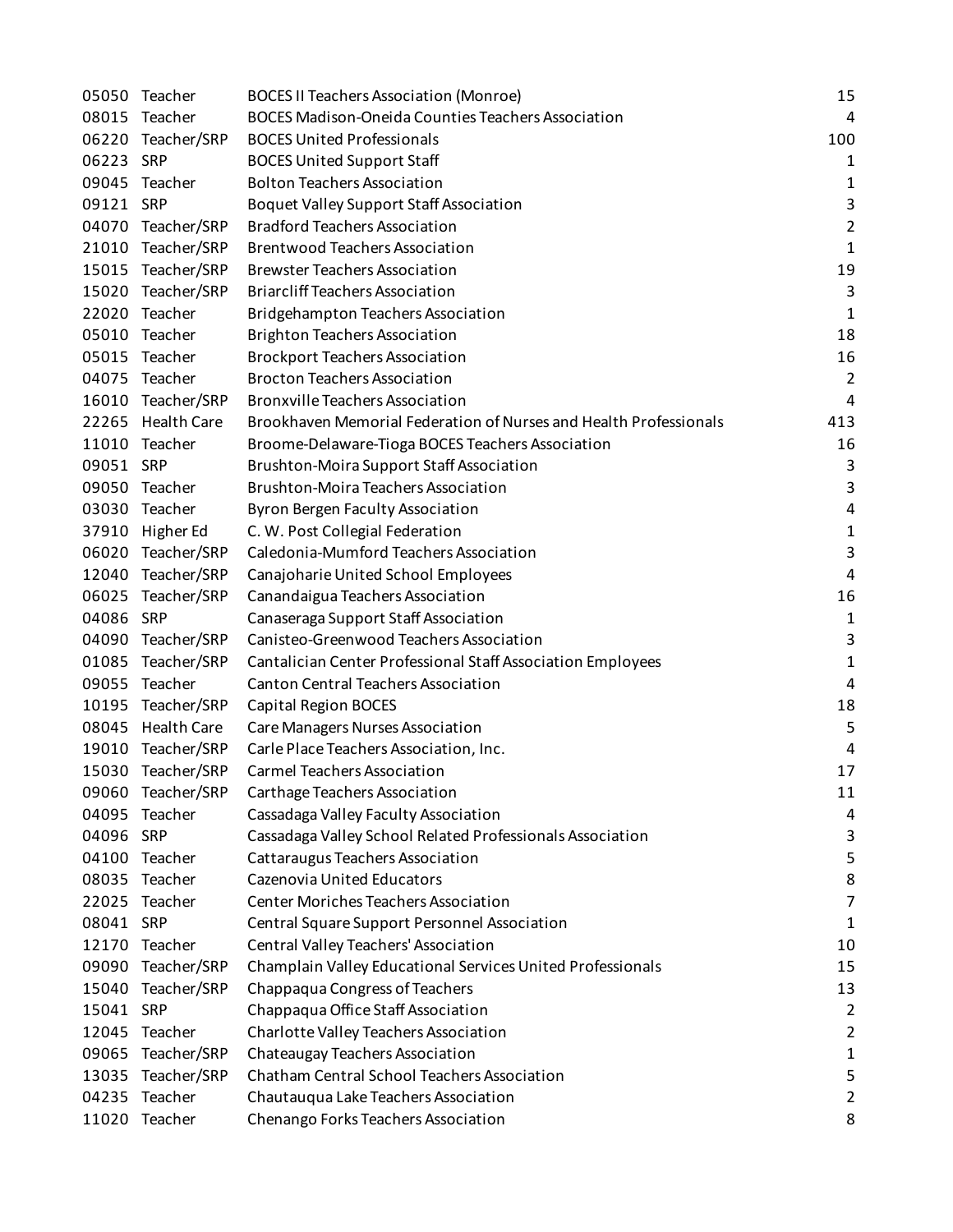|           | 11025 Teacher     | Chenango Valley Teachers Association                              | 5              |
|-----------|-------------------|-------------------------------------------------------------------|----------------|
|           | 12050 Teacher/SRP | Cherry Valley-Springfield Teachers' Association                   | $\overline{2}$ |
|           | 14010 Teacher     | <b>Chester Teachers Association</b>                               | 1              |
|           | 08050 Teacher     | Chittenango Teachers Association                                  | 9              |
|           | 11030 Teacher/SRP | <b>Cincinnatus Education Association</b>                          | 1              |
|           | 02025 Teacher     | <b>Clarence Teachers Association</b>                              | 1              |
|           | 09080 Teacher     | <b>Clifton Fine Teachers Association</b>                          | 1              |
|           | 08055 Teacher     | <b>Clinton Teachers Association</b>                               | 6              |
|           | 06030 Teacher     | Clyde-Savannah Faculty Association                                | 3              |
|           | 04115 Teacher     | <b>Clymer Education Association</b>                               | 1              |
|           | 12055 Teacher     | Cobleskill-Richmondville Teachers Association                     | 4              |
|           | 10055 Teacher     | <b>Cohoes Teachers Association</b>                                | 11             |
|           | 21020 Teacher/SRP | <b>Commack Teachers Association</b>                               | 22             |
|           | 21070 Teacher     | Connetquot Teachers Association                                   | 25             |
|           | 09100 Teacher/SRP | Copenhagen Teachers Association                                   | 1              |
|           | 10060 Teacher     | <b>Corinth Central Teachers Association</b>                       | 4              |
|           | 11035 Teacher/SRP | <b>Corning Teachers Association</b>                               | 4              |
|           | 14020 Teacher     | <b>Cornwall Central Teachers Association</b>                      | 6              |
|           | 11040 Teacher/SRP | <b>Cortland United Teachers</b>                                   | 13             |
|           | 13045 Teacher/SRP | Coxsackie-Athens Teachers Association                             | 11             |
|           | 15045 Teacher     | <b>Croton Teachers Association</b>                                | $\overline{7}$ |
| 09106 SRP |                   | Crown Point Non-Instructional Association                         | 1              |
| 04136 SRP |                   | Cuba-Rushford Educational Support Personnel                       | $\overline{2}$ |
|           | 06040 Teacher     | Dansville Teachers Association                                    | 4              |
| 12031 SRP |                   | Delaware-Chenango BOCES Educational Support Personnel Association | 5              |
| 12066 SRP |                   | Delhi Educational Support Staff Association                       | 1              |
|           | 02040 Teacher     | Depew Teachers Organization, Inc                                  | 8              |
|           | 11045 Teacher     | Deposit Teachers Association                                      | 3              |
|           | 16085 Teacher     | Dobbs Ferry United Teachers                                       | 5              |
|           | 12070 Teacher     | Dolgeville Teachers Association                                   | 1              |
| 12076 SRP |                   | Downsville Support Staff Association                              | 1              |
|           | 11055 Teacher/SRP | <b>Dryden Faculty Association</b>                                 | 5              |
| 12086 SRP |                   | Duanesburg Non-Instructional Chapter                              | 1              |
| 12085     | Teacher           | Duanesburg Teachers Association                                   | 1              |
| 06045     | Teacher           | Dundee Teachers Association                                       | 1              |
| 04140     | Teacher/SRP       | <b>Dunkirk Teachers Association</b>                               | 16             |
| 13065     | Teacher/SRP       | Dutchess County BOCES Faculty Association                         | $\overline{2}$ |
| 02045     | Teacher           | East Aurora Faculty Association                                   | 8              |
| 10066     | SRP               | East Greenbush School Related Personnel                           | 17             |
|           | 22045 Teacher     | East Hampton Teachers Association                                 | 3              |
| 21025     | Teacher/SRP       | East Islip Teachers Association                                   | 20             |
|           | 17015 Teacher/SRP | <b>East Meadow Teachers Association</b>                           | 20             |
|           | 22050 Teacher/SRP | East Moriches Teachers Association                                | $\overline{2}$ |
| 14114 SRP |                   | East Ramapo School Nurses                                         | 24             |
|           | 07030 Teacher     | East Syracuse-Minoa United Teachers                               | 18             |
|           | 19015 Teacher/SRP | East Williston Teachers Association                               | 5              |
| 14025     | Teacher           | Education Association of South Orangetown                         | 11             |
| 09115     | Teacher           | Edwards-Knox Teachers Association                                 | $\overline{c}$ |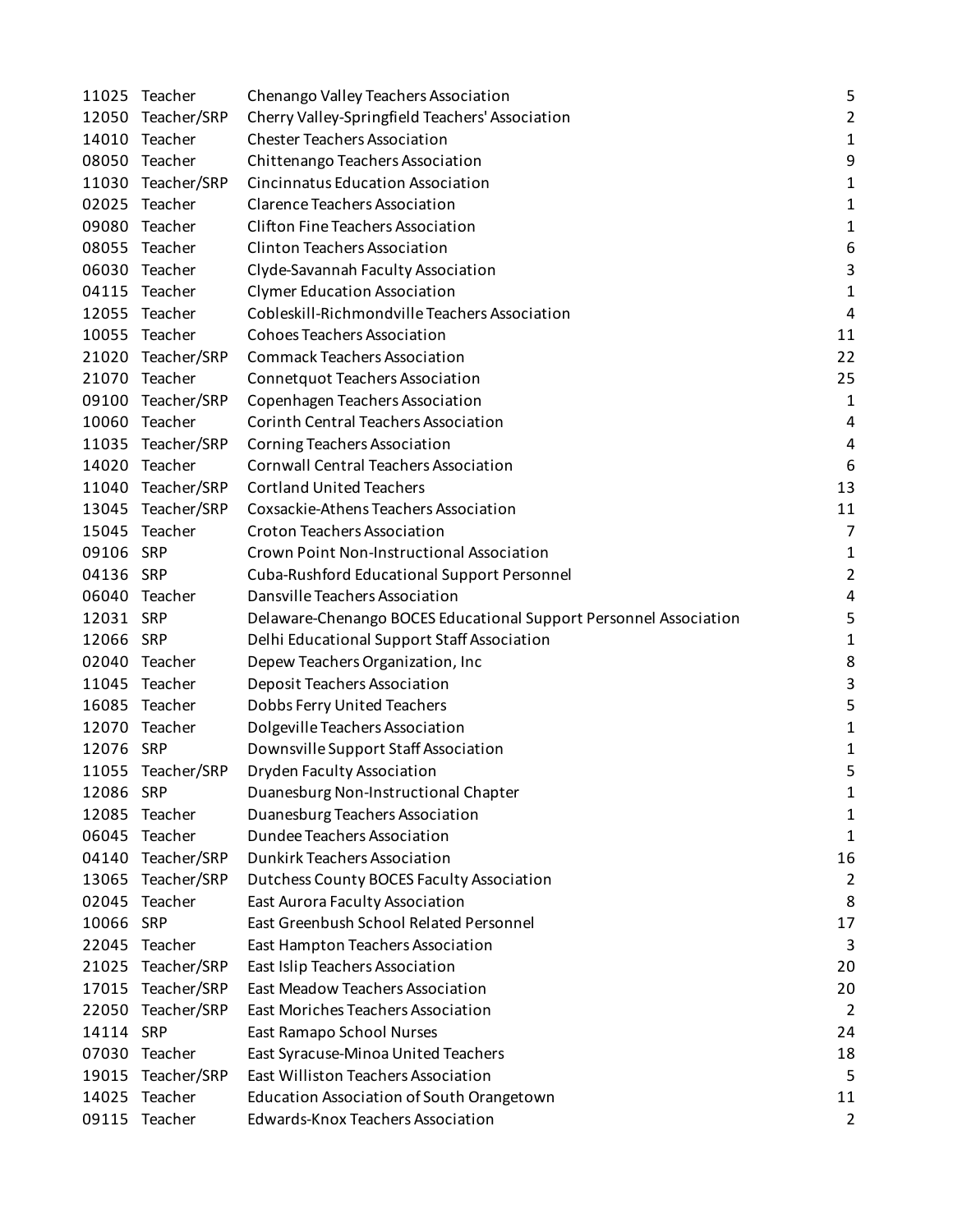|           | 03040 Teacher     | Elba Central School Faculty Association                          | $\mathbf 1$    |
|-----------|-------------------|------------------------------------------------------------------|----------------|
|           | 13080 Teacher/SRP | Ellenville Teachers and School Related Professionals Association | 8              |
|           | 04145 Teacher     | Ellicottville Teachers Association                               | $\overline{2}$ |
| 11061 SRP |                   | Elmira Heights Educational Support Staff Association             | 5              |
|           | 11065 Teacher/SRP | Elmira Teachers Association                                      | $\overline{2}$ |
|           | 18015 Teacher/SRP | Elmont Elementary Teachers Association                           | 15             |
|           | 16025 Teacher     | <b>Elmsford Teachers Association</b>                             | 3              |
|           | 11070 Teacher/SRP | <b>Endicott Teachers Association</b>                             | 16             |
|           | 02055 Teacher/SRP | Erie 1 Professional Education Association                        | 8              |
| 04060 SRP |                   | Erie 2-Chautauqua-Cattaraugus BOCES Unified Support Association  | 8              |
|           | 07035 Teacher/SRP | Fabius-Pompey Education Association                              | $\overline{c}$ |
|           | 39045 Higher Ed   | Faculty Association of Suffolk Community College                 | $\mathbf{1}$   |
|           | 39085 Higher Ed   | Faculty Federation of Erie Community College                     | $\mathbf 1$    |
|           | 04150 Teacher     | <b>Falconer Education Association</b>                            | 8              |
| 13086 SRP |                   | Fallsburg School Related Personnel Association                   | $\mathbf 1$    |
|           | 07040 Teacher     | Fayetteville-Manlius Teachers Association                        | 8              |
|           | 10275 Health Care | Federation of Nurses and Health Professionals, Albany VNA        | 12             |
|           | 04155 Teacher     | Fillmore Central School Faculty Association                      | $\mathbf{1}$   |
|           | 14115 Teacher/SRP | Florida Teachers Association                                     | $\overline{2}$ |
|           | 12095 Teacher     | Fonda-Fultonville Teachers Association                           | $\mathbf 1$    |
| 12096 SRP |                   | Fonda-Fultonville United Employees Association                   | 3              |
|           | 04160 Teacher     | Forestville Teachers Association                                 | $\overline{2}$ |
| 10081 SRP |                   | Fort Edward UFSD Support Staff Organization                      | $\mathbf 1$    |
|           | 12100 Teacher/SRP | Fort Plain Teachers Association                                  | 4              |
|           | 12105 Teacher     | Frankfort-Schuyler Teachers' Association                         | 6              |
| 12111 SRP |                   | Franklin Educational Support Personnel Association               | $\mathbf 1$    |
|           | 04325 Teacher     | Franklinville Teachers Association                               | $\overline{2}$ |
| 04166 SRP |                   | Fredonia Salaried Support Staff Association                      | 4              |
|           | 18030 Teacher     | <b>Freeport Teachers Association</b>                             | 20             |
|           | 04170 Teacher/SRP | Frewsburg Faculty Association                                    | 1              |
| 04171 SRP |                   | Frewsburg United School Employees                                | 1              |
| 01011 SRP |                   | Frontier Central Employees Association                           | 4              |
| 01012 SRP |                   | Frontier Central Registered Nurses Association                   | 12             |
|           | 39095 Higher Ed   | Fulmont Association of College Educators (FACE)                  | $\overline{2}$ |
|           | 08060 Teacher/SRP | <b>Fulton Teachers Association</b>                               | 17             |
|           | 19020 Teacher/SRP | Garden City Teachers Association                                 | 26             |
|           | 15050 Teacher/SRP | <b>Garrison Teachers Association</b>                             | $\overline{2}$ |
| 05037 SRP |                   | Gates-Chili Association of School Related Personnel              | 1              |
|           | 05035 Teacher     | Gates-Chili Teachers Association                                 | 9              |
| 09131 SRP |                   | General Brown School Related Personnel Union                     | $\overline{2}$ |
| 03051 SRP |                   | Genesee Valley School Related Personnel Associations Unit 1 & 2  | 5              |
|           | 03050 Teacher     | Genesee-Livingston-Steuben-Wyoming BOCES Educators' Association  | $\mathbf{1}$   |
|           | 06055 Teacher/SRP | Geneseo Central School Faculty Association                       | 4              |
| 13091 SRP |                   | <b>GERMANTOWN SUPPORT ASSOCIATION</b>                            | 1              |
|           | 12125 Teacher     | Gilboa-Conesville Faculty Association                            | $\overline{2}$ |
|           | 19025 Teacher     | Glen Cove Teachers Association                                   | 8              |
|           | 09135 Teacher     | <b>Glens Falls Teachers Association</b>                          | 6              |
|           | 01120 Teacher     | Global Concept Charter School Teachers' Association              | $\mathbf{1}$   |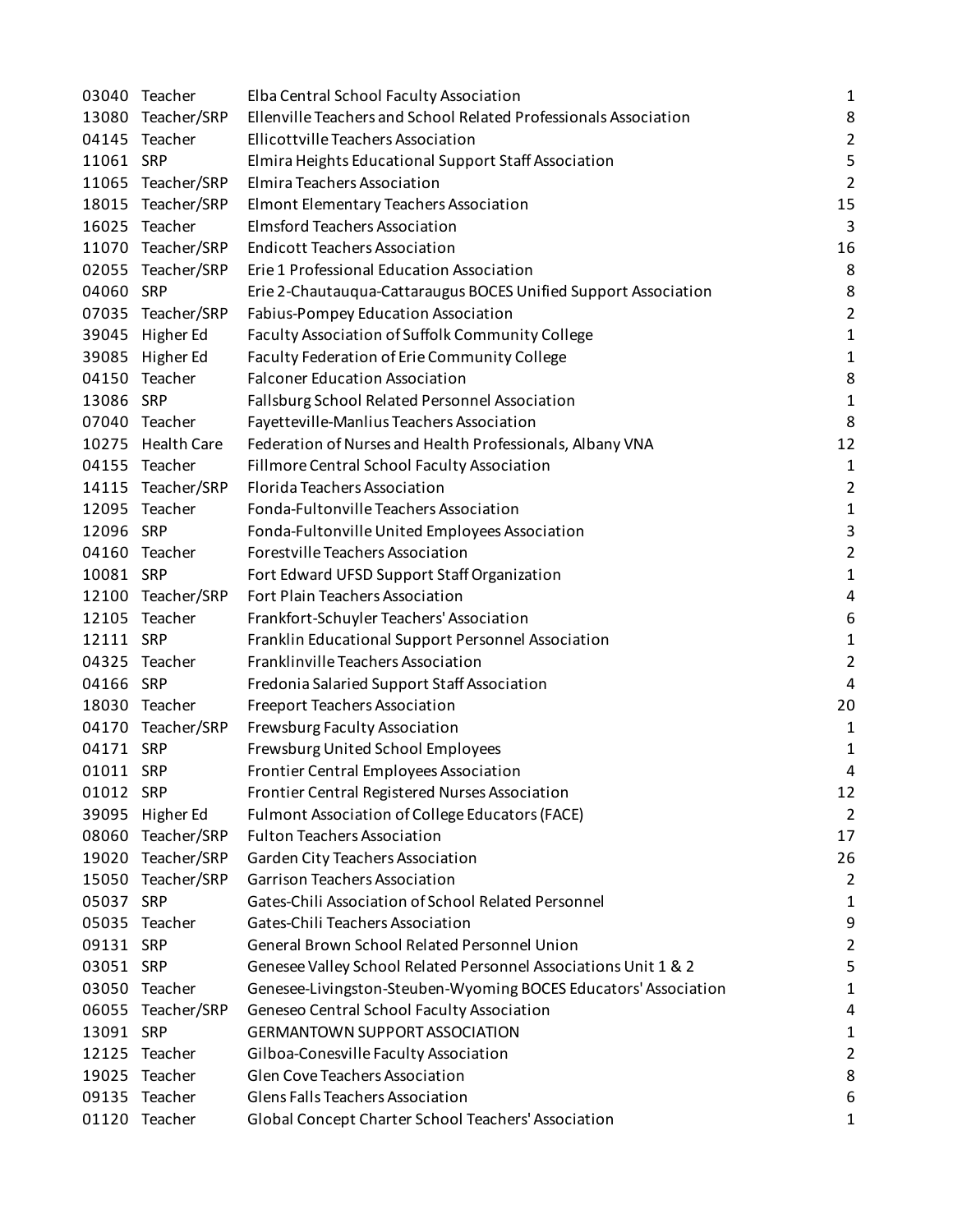|           | 12130 Teacher/SRP | Gloversville Teachers Association                          | 6              |
|-----------|-------------------|------------------------------------------------------------|----------------|
|           | 14030 Teacher     | Goshen Teachers Association                                | 4              |
|           | 09140 Teacher     | <b>Gouverneur Teachers Association</b>                     | $\overline{7}$ |
| 04181 SRP |                   | Gowanda Central School Professional Support Staff          | 3              |
| 01041     | SRP               | Grand Island School Related Personnel Association          | 10             |
| 10096 SRP |                   | Granville Non-Instructional Employees                      | 4              |
|           | 19030 Teacher/SRP | <b>Great Neck Teachers Association</b>                     | 21             |
| 11226     | SRP               | Greater Southern Tier BOCES Support Staff Association      | 13             |
| 16036 SRP |                   | Greenburgh Civil Service Organization                      | 19             |
|           | 12140 Teacher/SRP | Greene Teachers Association                                | $\overline{2}$ |
| 22080     | Teacher           | Greenport Teachers Association                             | 1              |
|           | 13100 Teacher     | Greenville Faculty Association                             | 6              |
|           | 14035 Teacher/SRP | Greenwood Lake Teachers Association                        | $\overline{2}$ |
|           | 10110 Teacher/SRP | Guilderland Central Teachers Association                   | 23             |
|           | 20040 Teacher/SRP | Half Hollow Hills Teachers Association                     | 16             |
|           | 16120 Teacher/SRP | Hallen Teachers Association                                | $\mathbf{1}$   |
|           | 01015 Teacher/SRP | Hamburg Teachers Association                               | 17             |
|           | 08065 Teacher     | Hamilton Teachers Association                              | 1              |
|           | 12145 Teacher/SRP | Hamilton-Fulton-Montgomery BOCES Teachers' Association     | 6              |
| 09156 SRP |                   | Hammond Non-Teachers Association                           | 1              |
|           | 12150 Teacher/SRP | Hancock Teachers Association                               | 1              |
|           | 08070 Teacher     | Hannibal Faculty Association                               | 5              |
| 11091 SRP |                   | Harpursville Support Staff Association                     | $\overline{2}$ |
|           | 11090 Teacher     | Harpursville Teachers Association                          | 3              |
| 09161 SRP |                   | Harrisville Support Employees Association                  | $\mathbf 1$    |
|           | 10115 Teacher     | Hartford Central School Faculty Association                | 1              |
|           | 21030 Teacher/SRP | Hauppauge Teachers Association                             | 16             |
|           | 04195 Teacher/SRP | Haverling Teachers Association                             | 8              |
|           | 08115 Health Care | Health Care Professional Guild                             | 22             |
|           | 18035 Teacher     | Hempstead Classroom Teachers Association                   | $\mathbf 1$    |
| 18036 SRP |                   | Hempstead Schools Civil Service Association                | 8              |
|           | 15035 Teacher     | <b>Hendrick Hudson Education Association</b>               | 5              |
|           | 19105 Teacher/SRP | Henry Viscardi School Faculty Association                  | 9              |
| 12155     | Teacher/SRP       | Herkimer County BOCES Teachers' Association                | 1              |
| 39070     | Higher Ed         | Herkimer County Community College Professional Association | 1              |
|           | 19035 Teacher/SRP | Herricks Teachers Association                              | 12             |
| 13106 SRP |                   | <b>Highland Support Association</b>                        | $\overline{2}$ |
| 13105     | Teacher           | <b>Highland Teachers Association</b>                       | 6              |
| 05046     | <b>SRP</b>        | Hilton School Employees Association                        | 9              |
|           | 11095 Teacher     | Homer Teachers Association                                 | 5              |
| 06070     | Teacher/SRP       | Honeoye Falls-Lima Education Association                   | 9              |
| 06065     | Teacher           | Honeoye Teachers Association                               | 2              |
| 04205     | Teacher           | <b>Hornell Educators Association</b>                       | 3              |
| 04207     | <b>SRP</b>        | Hornell Paraprofessional Association                       | 6              |
| 11101 SRP |                   | Horseheads School Services Association                     | 4              |
| 10131 SRP |                   | Hudson Falls School Related Personnel Association          | 10             |
|           | 10130 Teacher/SRP | <b>Hudson Falls Teachers Association</b>                   | 1              |
|           | 13110 Teacher     | <b>Hudson Teachers Association</b>                         | 2              |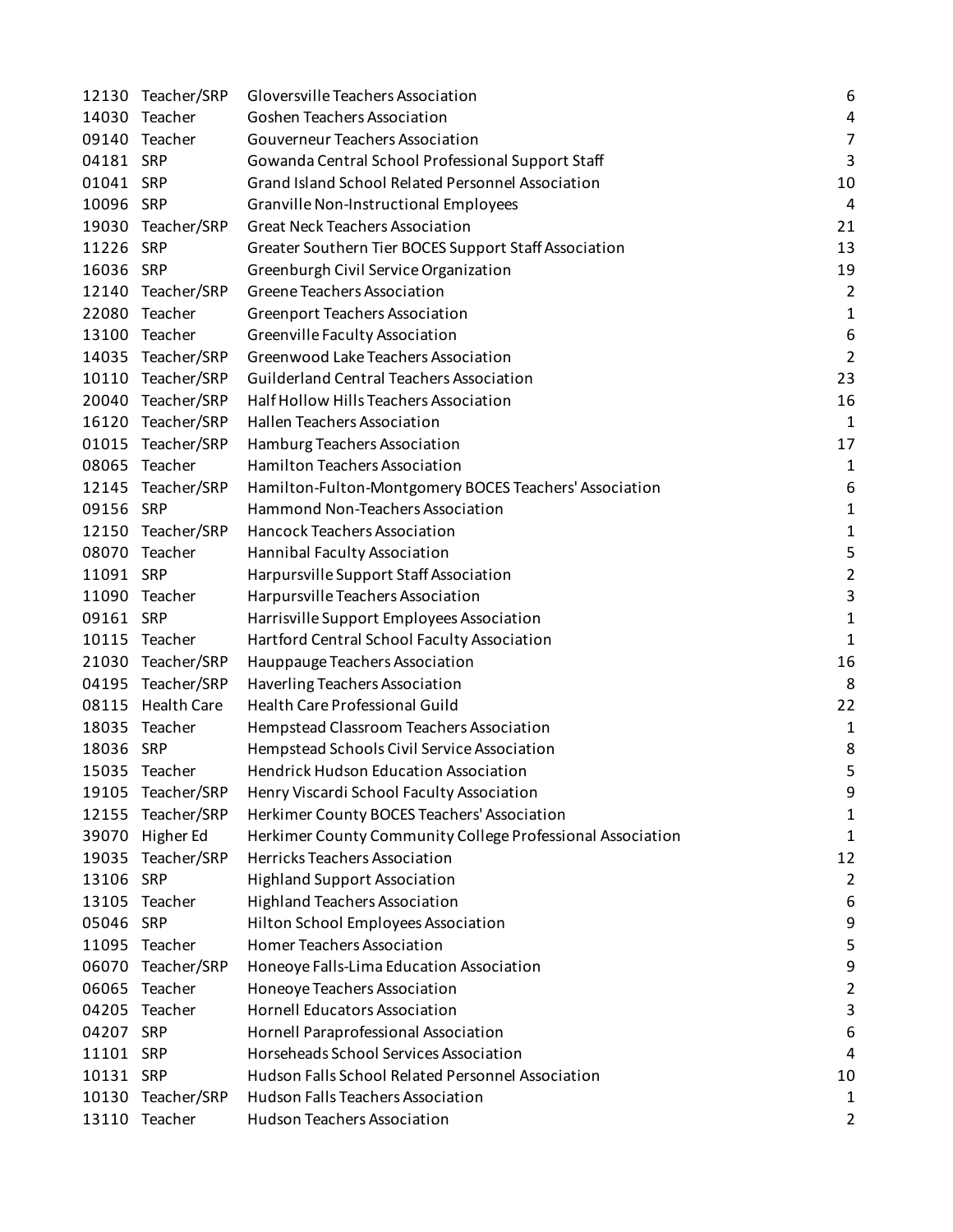|           | 39111 Higher Ed   | Hudson Valley Community College Department Chair Association      | $\mathbf{1}$   |
|-----------|-------------------|-------------------------------------------------------------------|----------------|
| 13116 SRP |                   | Hunter-Tannersville Central Educational Support Personnel         | $\overline{2}$ |
|           | 13120 Teacher     | Hyde Park Teachers Association                                    | 19             |
| 11067 SRP |                   | Instructional Support Educational Association (Elmira)            | 36             |
|           | 16050 Teacher     | <b>Irvington Faculty Association</b>                              | 8              |
|           | 18045 Teacher/SRP | <b>Island Park Faculty Association</b>                            | 4              |
| 21036 SRP |                   | Islip Teacher Aides Association                                   | $\mathbf{1}$   |
|           | 21035 Teacher     | Islip Teachers Association                                        | 9              |
| 11106 SRP |                   | Ithaca City School District Employees Association                 | 14             |
| 39117     | Higher Ed         | Jamestown Community College Service Association                   | $\mathbf{1}$   |
| 04215     | Teacher           | Jamestown Teachers Association                                    | 11             |
|           | 07045 Teacher/SRP | Jamesville-Dewitt Faculty Association                             | 12             |
|           | 04220 Teacher     | Jasper-Troupsburg Teachers Association                            | $\overline{2}$ |
| 39121     | Higher Ed         | Jefferson CC Educational Support Professionals Association        | $\overline{2}$ |
| 12186 SRP |                   | Jefferson Educational Support Personnel Association               | $\mathbf 1$    |
|           | 09200 Teacher     | Jefferson-Lewis-Hamilton-Herkimer-Oneida BOCES Professional Assoc | 8              |
|           | 19045 Teacher     | Jericho Teachers Association                                      | 9              |
| 11111 SRP |                   | Johnson City Employees Association                                | 5              |
|           | 07050 Teacher     | Jordan Elbridge Teachers Association                              | 5              |
|           | 15070 Teacher     | Katonah-Lewisboro Teachers Association                            | 6              |
|           | 09215 Teacher     | Keene Central School Teachers Association                         | $\mathbf{1}$   |
| 01023 SRP |                   | Kenmore-Tonawanda School Employees Association                    | 21             |
|           | 06075 Teacher     | Keshequa Central Teachers Association                             | $\overline{2}$ |
|           | 13135 Teacher/SRP | Kingston Teachers Federation                                      | 34             |
|           | 07055 Teacher/SRP | La Fayette Teachers Association                                   | 3              |
|           | 09230 Teacher/SRP | Lake George Education Association                                 | 4              |
|           | 15075 Teacher/SRP | Lakeland Federation of Teachers                                   | 20             |
| 02086     | <b>SRP</b>        | Lancaster Association of Service Personnel                        | 19             |
| 02085     | Teacher           | Lancaster Central Teachers Association, Inc.                      | 1              |
|           | 11115 Teacher/SRP | Lansing Faculty Association                                       | 5              |
|           | 12200 Teacher     | Laurens Teachers Association                                      | $\mathbf{1}$   |
|           | 24020 Teacher     | Lavelle School Professional Staff Association                     | 1              |
|           | 03070 Teacher/SRP | Le Roy Teachers Association                                       | 2              |
|           | 17025 Teacher/SRP | <b>Levittown United Teachers</b>                                  | $\overline{2}$ |
| 03082 SRP |                   | Lewiston Porter Administrative Professionals                      | 5              |
|           | 13140 Teacher     | Liberty Faculty Association                                       | 9              |
| 13142     | <b>SRP</b>        | Liberty Teaching Assistants, Monitors and Aides Association       | 1              |
| 09245     | Teacher           | Lisbon Teachers Association                                       | 3              |
| 13145     | Teacher/SRP       | Livingston Manor Teachers Association                             | 1              |
| 06086     | <b>SRP</b>        | Livonia School Related Professionals                              | 1              |
| 06085     | Teacher           | Livonia Teachers Association                                      | 9              |
| 03085     | Teacher           | Lockport Education Association                                    | 30             |
| 18055     | Teacher           | Long Beach Classroom Teachers Association                         | 20             |
| 37700     | Higher Ed         | Long Island University Faculty Federation                         | 1              |
| 09255     | Teacher/SRP       | Lyme Central School Faculty Association                           | 3              |
| 18060     | Teacher/SRP       | Lynbrook Teachers Association                                     | 20             |
|           | 07060 Teacher/SRP | <b>Lyncourt Teachers Association</b>                              | $\overline{2}$ |
| 03092 SRP |                   | Lyndonville Employees Association                                 | 1              |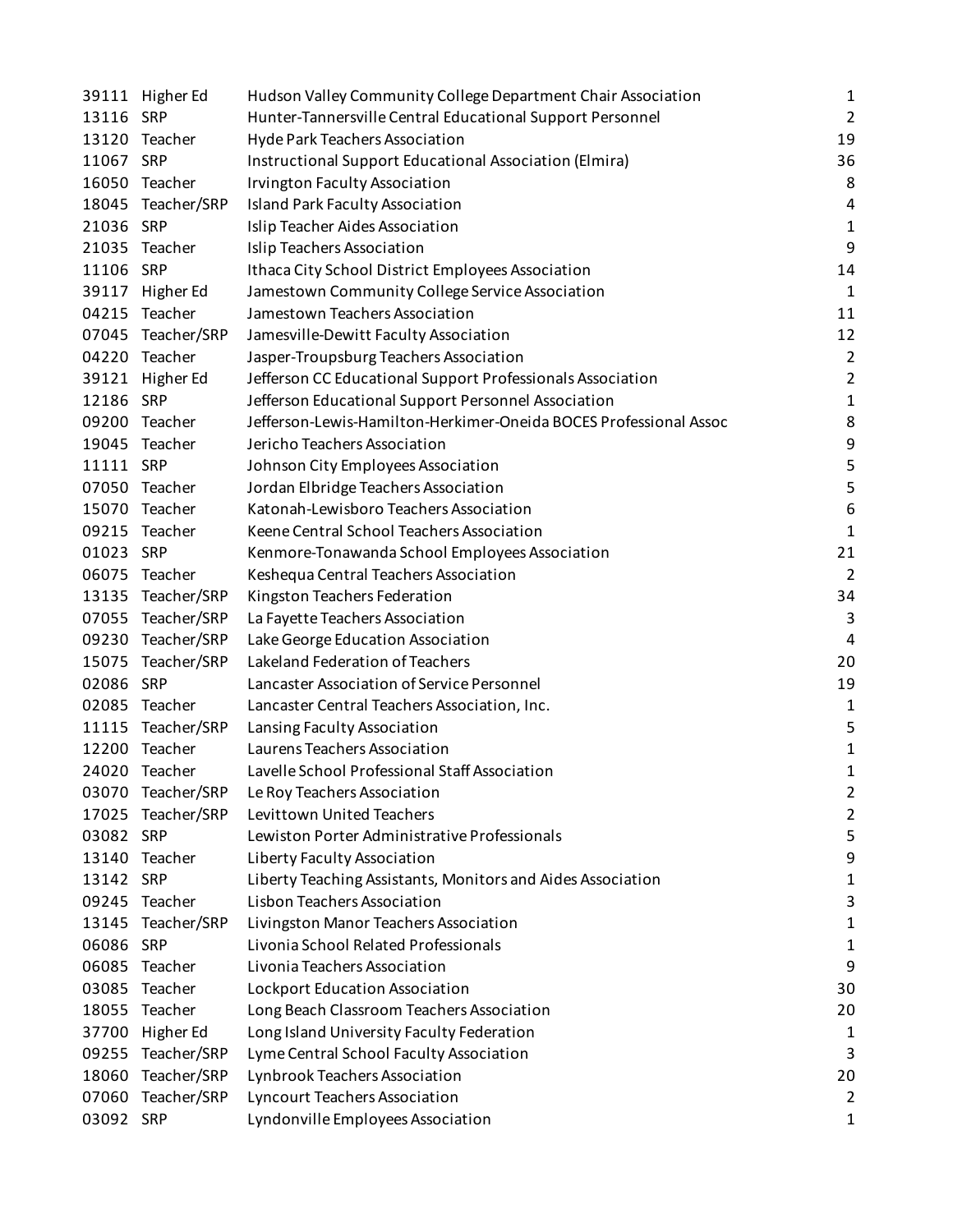|           | 06090 Teacher     | Lyons Teachers Association                                   | 1              |
|-----------|-------------------|--------------------------------------------------------------|----------------|
| 08081 SRP |                   | Madison Non-Instructional Employee Association               | $\overline{2}$ |
|           | 09260 Teacher     | Madrid-Waddington Teachers Association                       | 4              |
|           | 15080 Teacher     | Mahopac Teachers Association                                 | 14             |
|           | 11120 Teacher     | Maine-Endwell Teachers Association                           | $\overline{7}$ |
|           | 09265 Teacher     | Malone Federation of Teachers                                | 6              |
|           | 18065 Teacher     | Malverne Teachers Association                                | 9              |
|           | 16055 Teacher     | Mamaroneck Teachers Association                              | 12             |
|           | 19055 Teacher/SRP | <b>Manhasset Education Association</b>                       | 9              |
| 19056 SRP |                   | Manhasset Educational Support Personnel Association          | 8              |
|           | 11170 Teacher/SRP | Marathon Teachers Association                                | 4              |
|           | 07065 Teacher     | Marcellus Faculty Association                                | 5              |
|           | 06095 Teacher     | Marcus Whitman Teachers Association                          | 5              |
| 12216 SRP |                   | Margaretville Educational Support Personnel Association      | 1              |
|           | 13150 Teacher     | Marlboro Faculty Association                                 | 9              |
|           | 02090 Teacher     | Maryvale Teachers Association                                | 6              |
| 09271 SRP |                   | Massena Confederated School Employees                        | $\overline{7}$ |
| 12221 SRP |                   | Mayfield Professional Staff Association                      | $\overline{2}$ |
|           | 03095 Teacher     | Medina Teachers Association                                  | 9              |
|           | 17035 Teacher     | Merrick Faculty Association, Inc.                            | 5              |
|           | 08085 Teacher     | Mexico Academy Central School Faculty Association            | 13             |
| 22102 SRP |                   | Middle Country Registered Professional Nurses Association    | 38             |
|           | 22105 Teacher/SRP | Middle Island Teachers Association                           | 15             |
|           | 12225 Teacher/SRP | Middleburgh Central School Teachers Association              | 4              |
| 14046 SRP |                   | Middletown Educational Clerical Association                  | 3              |
|           | 14045 Teacher/SRP | Middletown Teachers Association                              | 23             |
|           | 12230 Teacher/SRP | Milford Teachers Association                                 | $\mathbf 1$    |
|           | 19110 Teacher/SRP | Mill Neck Manor Education Association                        | 1              |
|           | 22110 Teacher/SRP | Miller Place Teachers Association                            | 4              |
|           | 19060 Teacher     | Mineola Teachers Association                                 | 17             |
| 39015     | Higher Ed         | Mohawk Valley Community College Professional Association     | $\overline{7}$ |
| 12241 SRP |                   | Mohonasen Support Staff Association                          | 2              |
|           | 12240 Teacher     | Mohonasen Teachers Association                               | 8              |
| 06222 SRP |                   | Monroe 1 BOCES Professional Support Personnel Association    | 6              |
| 39020     | Higher Ed         | Monroe Community College Faculty Association                 | 3              |
| 14055     | Teacher/SRP       | Monroe Woodbury Teachers Association                         | 19             |
| 13160     | Teacher           | Monticello Teachers Association                              | 12             |
| 12245     | Teacher/SRP       | <b>Morris Teachers Association</b>                           | 1              |
| 08096 SRP |                   | Morrisville-Eaton Educational Support Personnel Organization | 1              |
|           | 12250 Teacher     | Mount Markham Teachers Association                           | 8              |
| 06106     | SRP               | Mount Morris Non-Teaching Association                        | 1              |
| 15085     | Teacher           | Mount Pleasant Teachers Association                          | $\overline{7}$ |
| 14061 SRP |                   | Nanuet School Related Professionals                          | 5              |
| 17010     | Teacher           | Nassau BOCES Central Council of Teachers (NABCOT)            | 25             |
|           | 39030 Higher Ed   | Nassau Community College Federation of Teachers              | 4              |
| 08101 SRP |                   | New Hartford Employees Union                                 | 1              |
| 08100     | Teacher           | New Hartford Teachers Association                            | $\overline{7}$ |
|           | 13175 Teacher     | New Paltz United Teachers                                    | 4              |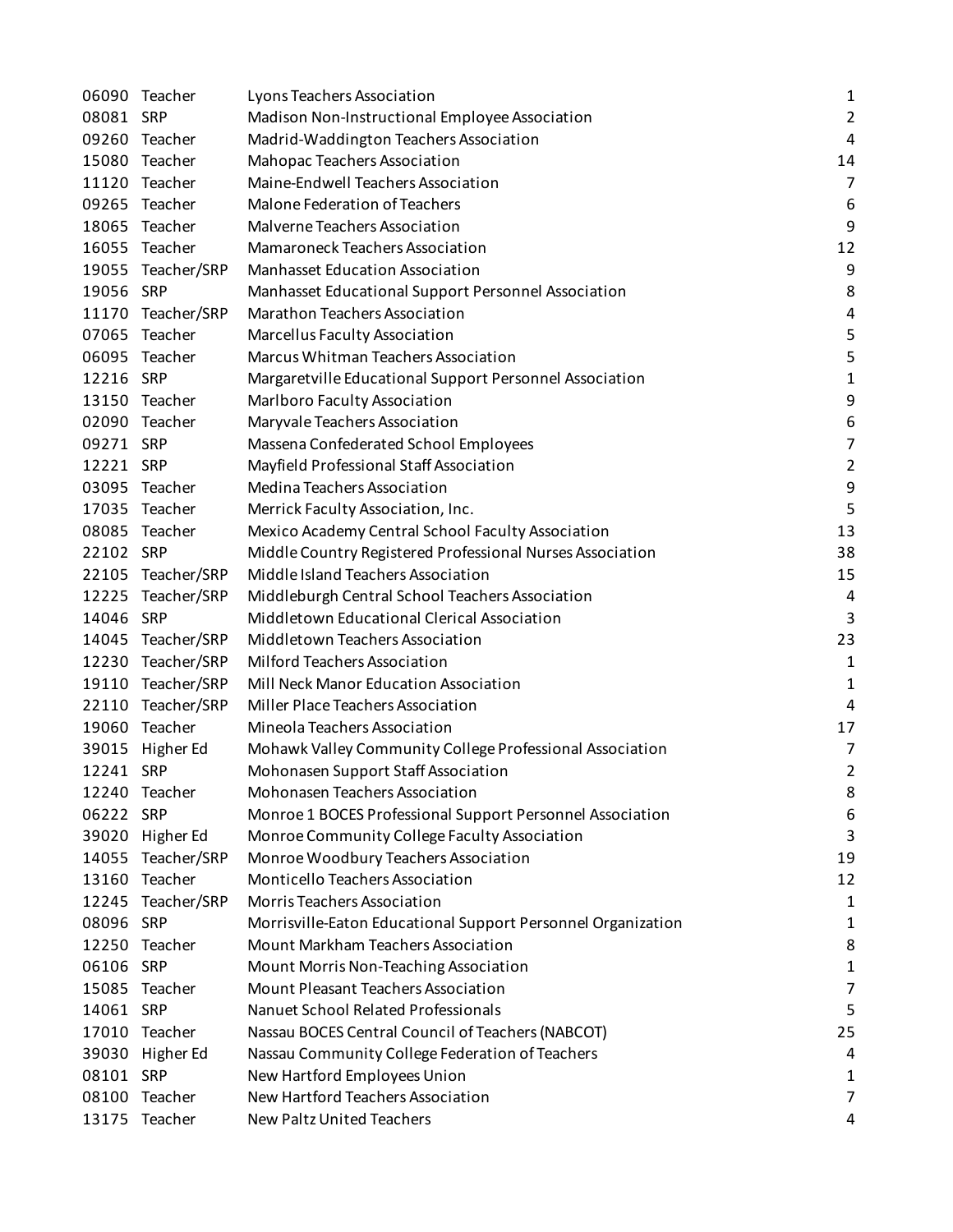|           | 16095 Teacher/SRP | New Rochelle Federation of United School Employees (FUSE)       | 46             |
|-----------|-------------------|-----------------------------------------------------------------|----------------|
|           | 06115 Teacher     | Newark Teachers Association                                     | 12             |
|           | 11130 Teacher     | Newark Valley United Teachers                                   | $\overline{3}$ |
|           | 14065 Teacher     | Newburgh Teachers Association                                   | 55             |
|           | 03100 Teacher     | Newfane Teachers Association                                    | 1              |
| 03116 SRP |                   | Niagara-Wheatfield School Related Personnel Association         | 10             |
| 12269 SRP |                   | Niskayuna Nurses Association                                    | 10             |
|           | 17040 Teacher/SRP | North Bellmore Teachers Association                             | $\overline{7}$ |
|           | 10160 Teacher/SRP | North Colonie Teachers Association                              | 1              |
|           | 06120 Teacher/SRP | North Rose-Wolcott Teachers Association                         | $\overline{2}$ |
|           | 15090 Teacher     | North Salem Teachers Association                                | 3              |
|           | 19065 Teacher/SRP | North Shore Schools Federated Employees                         | 15             |
|           | 07075 Teacher     | North Syracuse Education Association                            | 45             |
| 12276 SRP |                   | Norwich Educational Support Staff Association                   | 3              |
|           | 09310 Teacher     | Norwood-Norfolk Teachers Association                            | 4              |
|           | 14075 Teacher/SRP | <b>Nyack Teachers Association</b>                               | 12             |
|           | 03125 Teacher     | Oakfield-Alabama Central Teachers Association                   | $\overline{2}$ |
|           | 18085 Teacher/SRP | Oceanside Federation of Teachers                                | 23             |
|           | 09315 Teacher     | Ogdensburg Education Association                                | 10             |
| 04241 SRP |                   | Olean Educational Support Personnel                             | 5              |
|           | 08110 Teacher/SRP | Oneida County BOCES Teachers Association                        | 9              |
|           | 08120 Teacher     | Oneida Teachers Association                                     | 13             |
|           | 12280 Teacher/SRP | Oneonta Teachers Association                                    | 4              |
| 07081 SRP |                   | Onondaga Central Schools Staff Association                      | $\overline{2}$ |
|           | 07090 Teacher     | Onondaga-Cortland-Madison BOCES Federation of Teachers          | 14             |
|           | 13180 Teacher     | <b>Onteora Teachers Association</b>                             | 8              |
|           | 12285 Teacher/SRP | Oppenheim-Ephratah-St.Johnsville Association of Professionals   | $\overline{2}$ |
|           | 14080 Teacher/SRP | Orange County BOCES Teachers Association                        | 27             |
|           | 39135 Higher Ed   | Orange County Community College Faculty Association             | 1              |
| 02101 SRP |                   | Orchard Park School Related Professionals Association           | 17             |
|           | 02100 Teacher     | <b>Orchard Park Teachers Association</b>                        | $\overline{2}$ |
| 08131 SRP |                   | Oriskany Non-Teaching Employees' Organization                   | 4              |
|           | 08130 Teacher/SRP | Oriskany Teachers Association                                   | $\overline{2}$ |
|           | 08140 Teacher     | Oswego County BOCES Teachers Association                        | 8              |
| 12456 SRP |                   | Otsego-N Catskill BOCES Educational Support Professionals Assoc | 3              |
|           | 12290 Teacher/SRP | Otselic Valley Central School Teachers Association              | 1              |
| 11146 SRP |                   | Owego-Apalachin Employees Association                           | 1              |
|           | 11145 Teacher     | Owego-Apalachin Teachers Association                            | 5              |
| 12401 SRP |                   | Oxford Employee Support Personnel Association                   | 3              |
|           | 19070 Teacher     | <b>Oyster Bay-East Norwich Teachers Association</b>             | 1              |
| 09321     | <b>SRP</b>        | Parishville-Hopkinton Non-Teaching Employees Association        | 1              |
|           | 22130 Teacher     | Patchogue Medford Congress of Teachers                          | 28             |
| 14092 SRP |                   | Pearl River School-Related Professionals Association            | 1              |
|           | 14090 Teacher     | Pearl River Teachers Association                                | 11             |
|           | 15100 Teacher/SRP | Peekskill Faculty Association                                   | 9              |
| 03036 SRP |                   | Pembroke School Related Personnel Federation                    | 3              |
|           | 06130 Teacher     | Penfield Education Association                                  | 17             |
|           | 03140 Teacher     | Perry Professional Educators Association                        | 2              |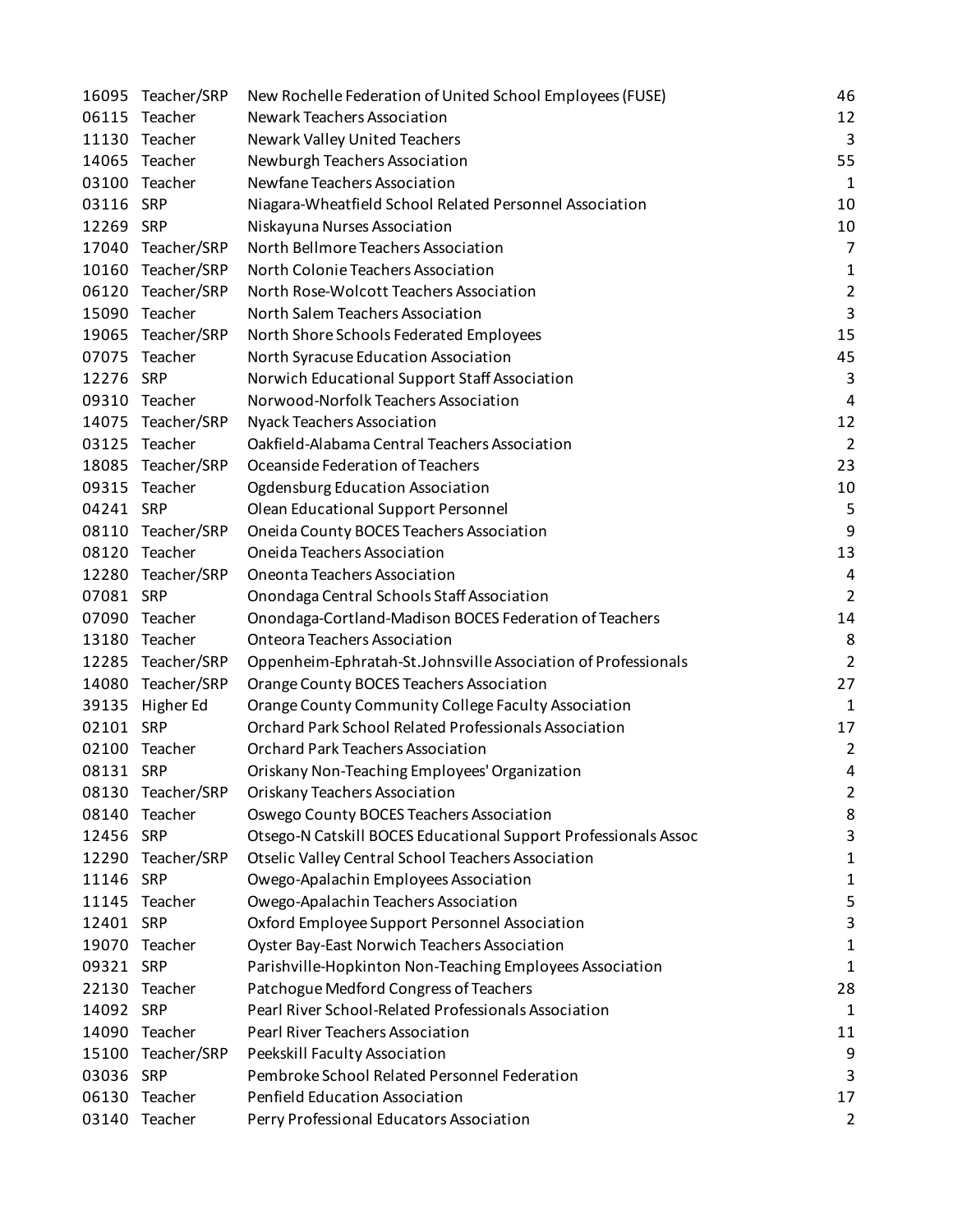|           | 09325 Teacher/SRP | Peru Association of Teachers                                     | $\overline{7}$   |
|-----------|-------------------|------------------------------------------------------------------|------------------|
| 06141 SRP |                   | Phelps-Clifton Springs Employees Association                     | 6                |
|           | 06140 Teacher/SRP | Phelps-Clifton Springs Faculty Association                       | $\mathbf{1}$     |
|           | 08145 Teacher/SRP | Phoenix Central Schools Teachers Association                     | 6                |
| 14095     | Teacher           | Pine Bush Teachers Association                                   | 15               |
|           | 13190 Teacher     | Pine Plains Federation of Educators, Inc.                        | 4                |
| 13191 SRP |                   | Pine Plains School Related Personnel                             | 1                |
|           | 04250 Teacher     | Pine Valley Teachers Association                                 | $\mathbf 1$      |
| 03146     | SRP               | Pioneer Auxiliary Association                                    | $\mathsf 3$      |
|           | 03145 Teacher     | Pioneer Faculty Association                                      | 5                |
|           | 06145 Teacher/SRP | <b>Pittsford District Teachers Association</b>                   | 31               |
|           | 19075 Teacher/SRP | Plainview-Old Bethpage Congress of Teachers                      | 15               |
|           | 09330 Teacher/SRP | Plattsburgh Teachers Association                                 | 14               |
| 15105     | Teacher           | Pocantico Hills Teachers Association                             | 1                |
|           | 15110 Teacher     | Port Chester Teachers Association                                | 1                |
|           | 23035 Teacher     | Port Jefferson Teachers Association                              | 5                |
| 14100     | Teacher           | Port Jervis Teachers Association                                 | $\pmb{4}$        |
|           | 19080 Teacher     | Port Washington Teachers Association                             | 20               |
|           | 04255 Teacher     | Portville Faculty Association                                    | 1                |
|           | 13195 Teacher     | Poughkeepsie Public Schools Teachers Association (PPSTA)         | $\mathbf{1}$     |
|           | 39116 Higher Ed   | Professional & Supervisory Alliance Jamestown Community College  | $\overline{2}$   |
|           | 08150 Teacher     | Pulaski Teachers Association                                     | $\overline{2}$   |
| 09345     | Teacher/SRP       | Queensbury Faculty Association                                   | 15               |
|           | 04270 Teacher     | Randolph Academy UFSD Professional Association                   | $\overline{2}$   |
|           | 04265 Teacher/SRP | Randolph Central School Teachers Association                     | $\overline{2}$   |
| 10170     | Teacher           | Ravena-Coeymans-Selkirk Teachers Association                     | 10               |
|           | 13200 Teacher     | Red Hook Faculty Association                                     | $\boldsymbol{9}$ |
|           | 06155 Teacher     | Red Jacket Faculty Association                                   | $\pmb{4}$        |
|           | 08155 Teacher     | Remsen Teachers Association                                      | 3                |
|           | 10175 Teacher/SRP | Rensselaer-Columbia-Greene BOCES Teachers' Association           | $\overline{2}$   |
| 10176     | SRP               | Rensselaer-Columbia-Greene Special Support Services Federation   | 20               |
| 13206 SRP |                   | Rhinebeck Association of Non-Instructional Employees             | 4                |
|           | 22160 Teacher     | Riverhead Central Faculty Association                            | 15               |
| 05080     | Teacher           | Rochester School for the Deaf United Faculty Association         | $\overline{2}$   |
| 18090     | Teacher/SRP       | Rockville Centre Teachers Association                            | 17               |
| 22166     | SRP               | Rocky Point School Related Personnel Association                 | 6                |
| 08160     | Teacher/SRP       | Rome Teachers Association                                        | 25               |
| 06160     | Teacher           | Romulus Faculty Association                                      | 1                |
|           | 13210 Teacher/SRP | Rondout Valley Federation of Teachers & School Related Personnel | 13               |
|           | 17105 Teacher/SRP | Roosevelt Childrens Academy Workers Association                  | $\overline{2}$   |
| 17080     | Teacher           | Roosevelt Teachers Association                                   | 5                |
| 19085     | Teacher           | Roslyn Teachers Association                                      | 10               |
| 12325     | Teacher           | Roxbury Teachers Association                                     | 1                |
| 06165     | Teacher/SRP       | Rush-Henrietta Employees Association                             | 15               |
|           | 15125 Teacher/SRP | Rye Neck Teachers Association                                    | 4                |
| 15130     | Teacher/SRP       | Rye Teachers Association                                         | 8                |
| 23047 SRP |                   | Sachem Central Nurses Association                                | 22               |
|           | 09185 Teacher     | Sackets Harbor Teachers Association                              | $\overline{2}$   |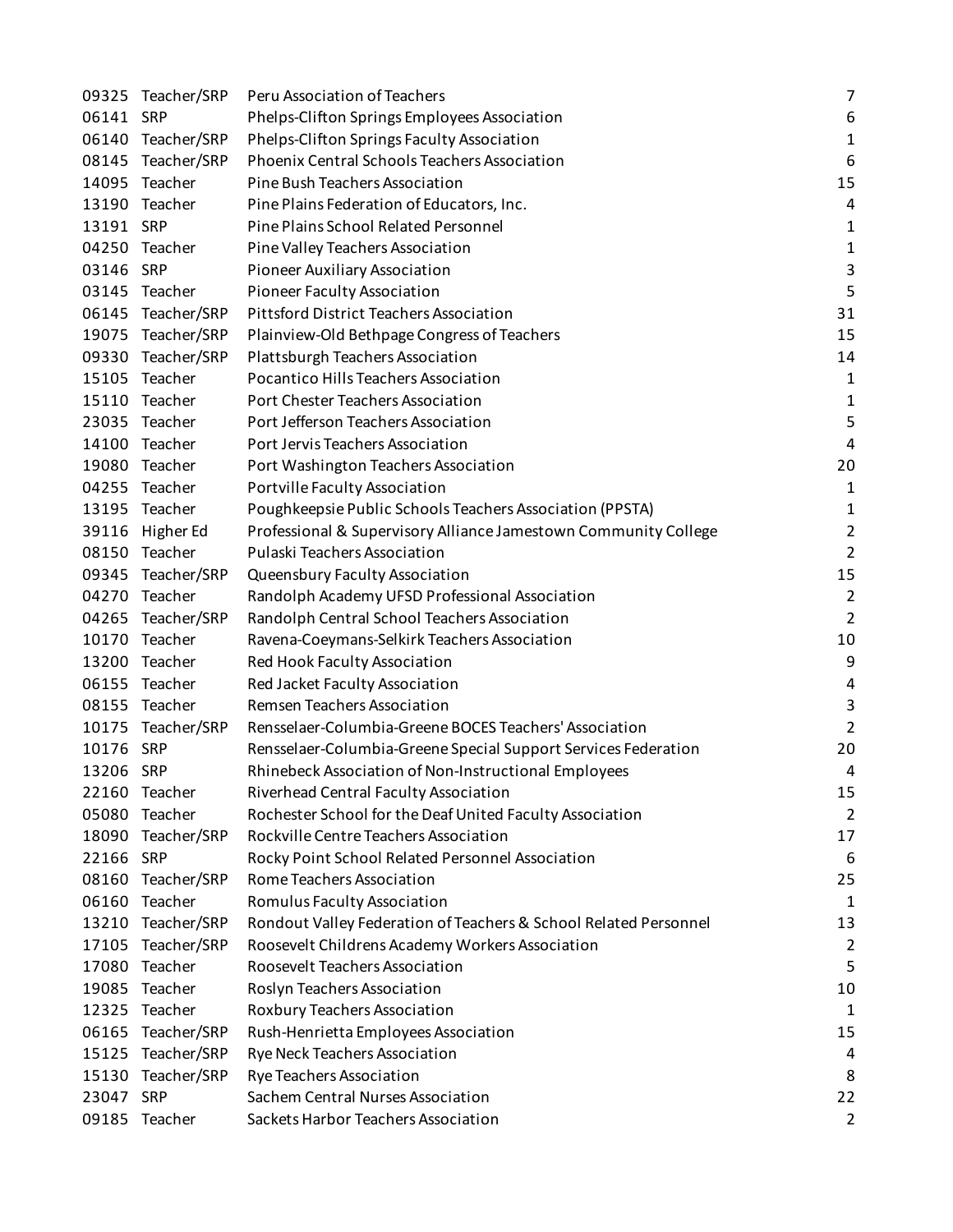|           | 23065 Health Care | Saint Catherines Federation of Health Professionals              | 54             |
|-----------|-------------------|------------------------------------------------------------------|----------------|
|           | 14170 Teacher/SRP | Saint Dominic's Staff Association                                | $\mathbf{1}$   |
| 04291 SRP |                   | Salamanca Consolidated Service Unit                              | 3              |
|           | 09365 Teacher/SRP | Salmon River Teachers Association                                | 5              |
|           | 08165 Teacher/SRP | Sandy Creek Teachers Association                                 | $\overline{2}$ |
|           | 09370 Teacher/SRP | Saranac Lake Teachers Association                                | 8              |
|           | 10190 Teacher/SRP | Saratoga-Adirondack BOCES Employees Association (SABEA)          | 9              |
|           | 13220 Teacher     | Saugerties Teachers Association                                  | 11             |
| 08171 SRP |                   | Sauquoit Valley School Related Professionals                     | $\overline{7}$ |
|           | 21075 Teacher/SRP | Sayville Teachers Association                                    | 17             |
|           | 16070 Teacher/SRP | Scarsdale Teachers Association                                   | 16             |
| 10291 SRP |                   | Schalmont School Related Professionals Association               | 1              |
|           | 10290 Teacher     | <b>Schalmont Teachers Association</b>                            | 9              |
|           | 12020 Teacher     | <b>Schenevus United Teachers</b>                                 | $\mathbf{1}$   |
|           | 10200 Teacher     | Schodack Central School Faculty Association                      | $\mathbf 1$    |
|           | 12350 Teacher     | Schoharie Teachers Association                                   | 4              |
|           | 09380 Teacher     | Schroon Lake Central School Teachers Association                 | $\overline{2}$ |
|           | 12355 Teacher/SRP | Scotia-Glenville Teachers Association                            | 9              |
|           | 06170 Teacher     | Seneca Falls Education Association                               | $\overline{2}$ |
| 06171 SRP |                   | Seneca Falls Support Staff Association                           | $\mathbf 1$    |
| 12416 SRP |                   | Service Unit Association of Owen D Young Central School District | $\mathbf 1$    |
|           | 18100 Teacher/SRP | Sewanhaka Federation of Teachers                                 | 16             |
| 12360     | Teacher           | Sharon Springs Teachers Association                              | 1              |
|           | 22185 Teacher/SRP | Shelter Island Faculty Association                               | $\overline{c}$ |
|           | 12365 Teacher/SRP | Sherburne-Earlville Teachers Association                         | 3              |
| 12371 SRP |                   | Sidney School Related Personnel Organization                     | 1              |
|           | 12370 Teacher     | Sidney Teachers Association                                      | 5              |
| 07106 SRP |                   | Solvay School Employees Union                                    | 6              |
|           | 01090 Teacher     | South Buffalo Charter School Instructional Staff Association     | 1              |
| 12376 SRP |                   | South Kortright Educational Support Personnel Association        | 1              |
| 09391 SRP |                   | South Lewis School Related Personnel                             | $\overline{2}$ |
|           | 06180 Teacher     | South Seneca Teachers Association                                | 5              |
|           | 22205 Teacher/SRP | Southampton Teachers Association                                 | 8              |
| 22210     | Teacher           | Southhold Faculty Association                                    | 5              |
| 04315     | Teacher           | Southwestern Teachers Association                                | 3              |
| 13225     | Teacher           | Spackenkill Teachers Association                                 | 4              |
| 05069 SRP |                   | Spencerport Paraprofessional Association                         | $\overline{2}$ |
| 05065     | Teacher           | Spencerport Teachers Association                                 | 12             |
| 11160     | Teacher           | Spencer-Van Etten Teachers Association                           | 8              |
|           | 09355 Teacher     | St. Lawrence Central United Teachers                             | 3              |
| 09351 SRP |                   | St. Lawrence-Lewis BOCES Fed of Instructional Support Personnel  | 7              |
| 09350     | Teacher           | St. Lawrence-Lewis Counties BOCES Teachers' Association          | 3              |
| 09360     | Teacher           | St. Regis Falls United Teachers Association                      | 1              |
| 08175     | Teacher/SRP       | Stockbridge Valley Teachers Association                          | $\overline{2}$ |
|           | 01007 Teacher     | Substitutes United/Buffalo                                       | 1              |
| 39145     | Higher Ed         | Sullivan County CC Professional Staff Association                | 1              |
| 11166     | <b>SRP</b>        | Susquehanna Valley Educational Support Staff Association         | 3              |
| 02106 SRP |                   | Sweet Home Service Employees Association                         | 12             |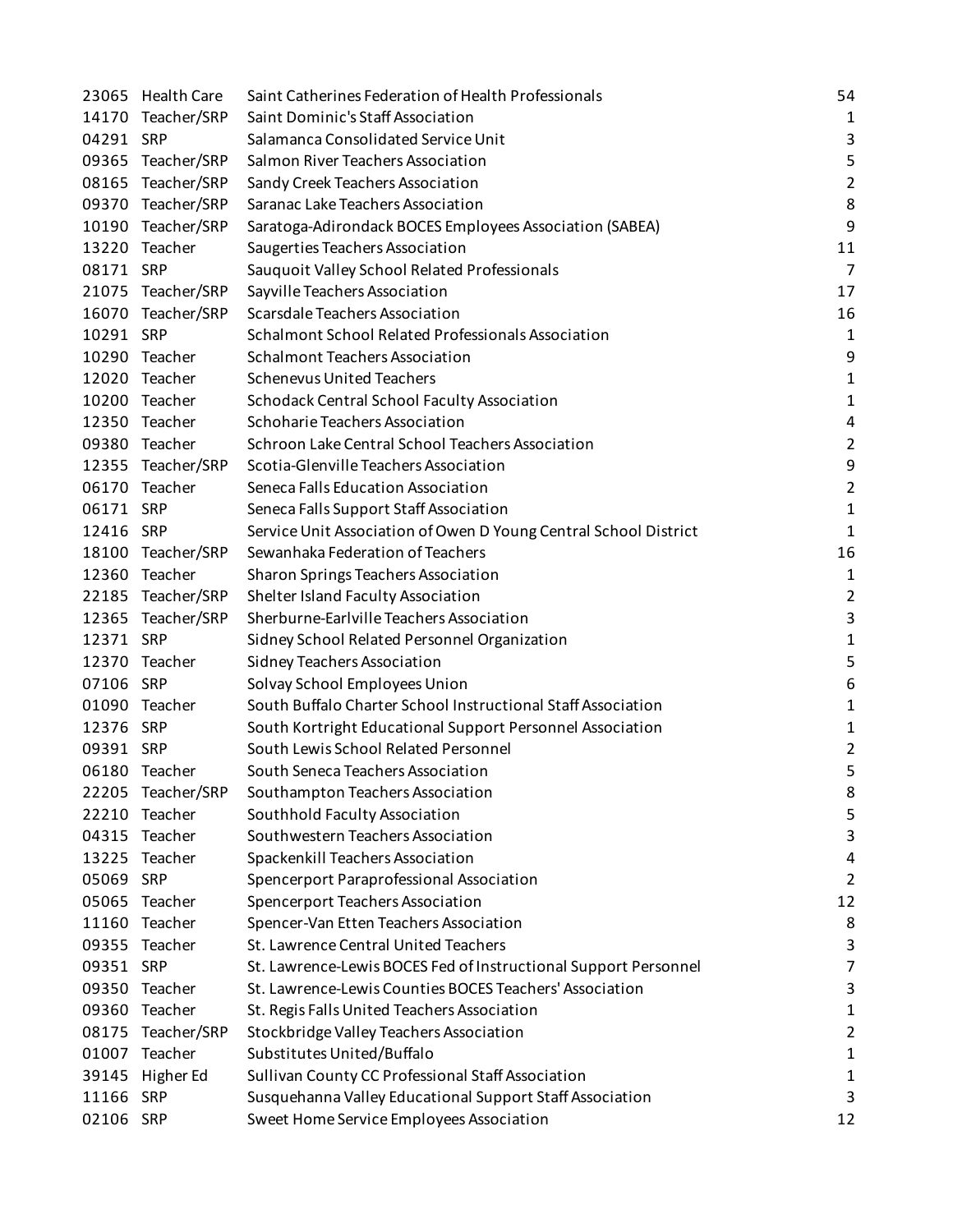|           | 19090 Teacher     | Syosset Teachers Association                                      | 28             |
|-----------|-------------------|-------------------------------------------------------------------|----------------|
|           | 07115 Teacher/SRP | Syracuse Teachers Association, Inc.                               | 125            |
| 13240     | Teacher           | Taconic Hills Faculty Association                                 | 3              |
|           | 22135 Teacher/SRP | Teachers Association of Sag Harbor                                | $\overline{2}$ |
| 16075     | Teacher/SRP       | Teachers' Association of the Tarrytowns                           | $\mathbf 1$    |
|           | 10320 Teacher/SRP | Tech Valley High School Association                               | $\mathbf{1}$   |
| 04360 SRP |                   | The Resource Center United Employees Association (TRCUEA)         | 22             |
|           | 37901 Higher Ed   | The Union @ Cooper Union                                          | $\overline{2}$ |
| 09401 SRP |                   | Ticonderoga Support Services Association                          | $\mathbf 1$    |
|           | 09400 Teacher     | Ticonderoga Teachers Association                                  | $\pmb{4}$      |
| 01045     | Teacher/SRP       | <b>Tonawanda Education Association</b>                            | 10             |
|           | 14125 Teacher     | Town of Highlands Teachers Association                            | 4              |
|           | 02035 Teacher     | Tri-County BOCES Education Association                            | 3              |
|           | 13245 Teacher/SRP | Tri-Valley Teachers Association                                   | 3              |
|           | 37975 Higher Ed   | <b>Trocaire Faculty Association</b>                               | 3              |
| 11190     | Teacher           | Trumansburg Teachers Association                                  | 3              |
| 22235     | Teacher           | Tuckahoe Teachers Association - Common                            | $\mathbf 1$    |
|           | 07120 Teacher     | <b>Tully Teachers Association</b>                                 | 4              |
|           | 09405 Teacher/SRP | <b>Tupper Lake United Teachers</b>                                | $\overline{2}$ |
| 14131 SRP |                   | <b>Tuxedo Employees Union</b>                                     | $\overline{2}$ |
|           | 13250 Teacher/SRP | Ulster County BOCES Teachers' Organization                        | $\overline{7}$ |
| 12260     | Teacher           | Unadilla Valley Faculty Association                               | $\mathbf 1$    |
| 12413 SRP |                   | Unatego Nurses & Clerical Association                             | $\overline{2}$ |
| 18108 SRP |                   | UNIONDALE SCHOOL REGISTERED NURSES ASSOCIATION                    | 16             |
| 18105     | Teacher/SRP       | Uniondale Teachers Association                                    | 6              |
| 04105     | Teacher           | United BOCES Teachers Association                                 | $\overline{2}$ |
|           | 21080 Teacher/SRP | United Center Employees Association                               | $\overline{7}$ |
|           | 01060 Teacher/SRP | United Cerebral Palsy                                             | 28             |
| 39010     | Higher Ed         | United College Employees - Fashion Institute of Technology        | 3              |
| 37010     | Higher Ed         | United Federation of College Teachers                             | $\overline{2}$ |
| 07130     | Teacher/SRP       | United Liverpool Faculty Association                              | 28             |
|           | 15175 Teacher/SRP | United Staff Association of Putnam and Northern Westchester Boces | 12             |
| 17070     | Teacher           | United Teachers of Island Trees                                   | 1              |
| 23030     | Teacher           | United Teachers of Northport                                      | 17             |
| 08185     | Teacher           | Utica Teachers Association                                        | $\overline{2}$ |
| 15150     | Teacher/SRP       | Valhalla Teachers Association                                     | 7              |
| 14135     | Teacher/SRP       | Valley Central Teachers Association                               | 20             |
| 18110     | Teacher/SRP       | Valley Stream Teachers Association                                | 33             |
| 08190     | Teacher           | Vernon-Verona-Sherrill Teachers Association                       | 8              |
| 11195     | Teacher           | <b>Vestal Teachers Association</b>                                | 7              |
| 06185     | Teacher           | <b>Victor Teachers Association</b>                                | 12             |
| 10235     | Teacher           | Voorheesville Teachers Association                                | 3              |
| 13265     | Teacher           | <b>Wallkill Teachers Association</b>                              | 1              |
| 12421 SRP |                   | Walton Educational Support Personnel Association                  | 1              |
| 12420     | Teacher           | Walton Teachers' Association                                      | 3              |
| 17075     | Teacher/SRP       | Wantagh United Teachers                                           | 9              |
| 10240     | Teacher/SRP       | Washington Academy Teachers Association                           | 2              |
|           | 14145 Teacher/SRP | Washingtonville Teachers Association                              | 10             |